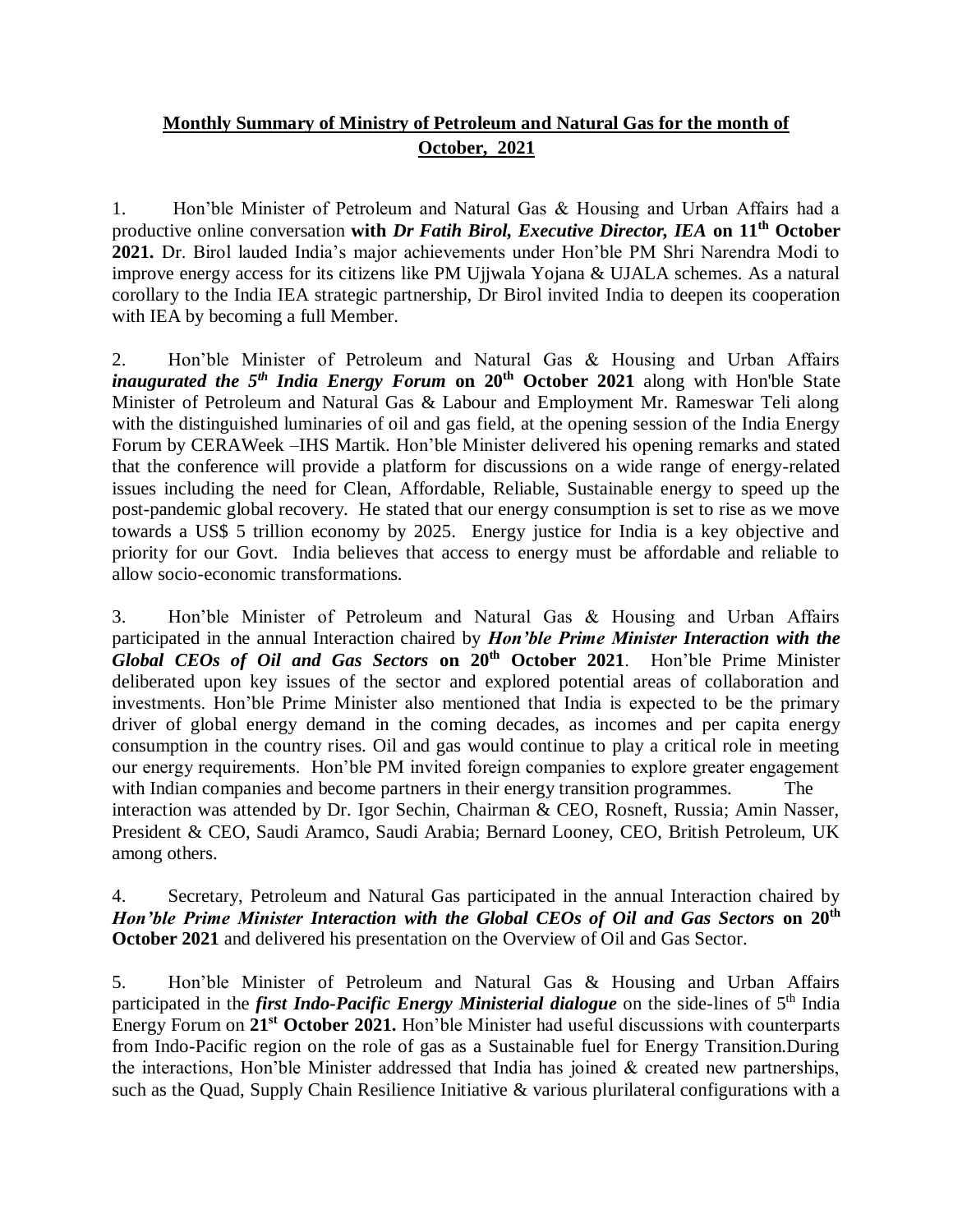focus on Indo-Pacific region over last few years. He also invoked Hon'ble Prime Minister Shri Narendra Modi's vision of SAGAR or 'Security and Growth for all in the Region'.

6. Hon'ble Minister of Petroleum and Natural Gas & Housing and Urban Affairs had a *bilateral meeting with Mr Frans Timmermans Executive Vice-President* for the European Green Deal on  $22<sup>nd</sup>$  October 2021 on the side-lines of 5<sup>th</sup> India Energy Forum. They had discussions on India's strengths in green hydrogen & noted Hon'ble Prime Minister Shri. Narendra Modi vision for making India the green hydrogen hub. Hon'ble Minister also mentioned India's commitments towards the United Nations Framework Convention on Climate Change (UNFCCC) and its Paris Agreement, and also mentioned that we are working constructively for successful and balanced outcome at COP26.

7. Hon'ble Minister of Petroleum and Natural Gas & Housing and Urban Affairs had a *bilateral meeting with H.E. Mr. Erik Solheim, Former Head of UNEP* on **22nd October 2021** on the side-lines of 5<sup>th</sup> India Energy Forum. They had a discussion on close cooperation between Indian and Norwegian companies in E&P sector, battery technology, green hydrogen and innovative green energy technologies. Hon'ble Minister also highlighted important initiatives that government has taken towards creating a cleaner energy future. He expressed confidence in India's leadership in clean energy projects.

8. Hon'ble Minister of Petroleum and Natural Gas & Housing and Urban Affairs had a *meeting with Mr James Rosenfield, Senior Vice President* & Mr Jim Burkhard, Vice President of IHS Markit on **22nd October 2021,** on the side-lines of 5th India Energy Forum, regarding global energy scenario**.** 

9. Hon'ble Minister of Petroleum and Natural Gas & Housing and Urban Affairs had a *meeting with Mr Maynard Holt, CEO Tudor Pickering Holt* **on 22nd October 2021,** on the side-lines of 5<sup>th</sup> India Energy Forum and had a discussion on bringing international investment and financing into India.

10. Hon'ble Minister of Petroleum and Natural Gas & Housing and Urban Affairs delivered **his closing remarks on the 5th India Energy Forum on 22nd October 2021.** Hon'ble Minister addressed the 5-year journey of the global and Indian energy sectors being more inter-linked and more invested in each other, the wisdom of the last 5 years to absorb and implement in policy and investment decisions. Hon'ble Minister thanked Dr. Yergin, IHS Markit team and the dignitaries who participated in the event, across different time zones, to share their insights and comments on the entire Oil and Gas value chain of India.

11. Hon'ble Minister of Petroleum and Natural Gas & Housing and Urban Affairs Co-chaired *the 5th High-level Meeting of the India-OPEC Energy Dialogue* with H.E. Mohammad Barkindo Secretary General OPEC Secretariat via video conferencing on **29th October 2021**. Both sides had a discussion on important issues like global energy market outlook, impact of Covid-19 on oil prices, importance of ensuring price stability and sustainability, India's strong economic recovery, overall market outlook etc. During the discussion, the importance of closer collaboration for long term prosperity and sustainability of the global oil market & support